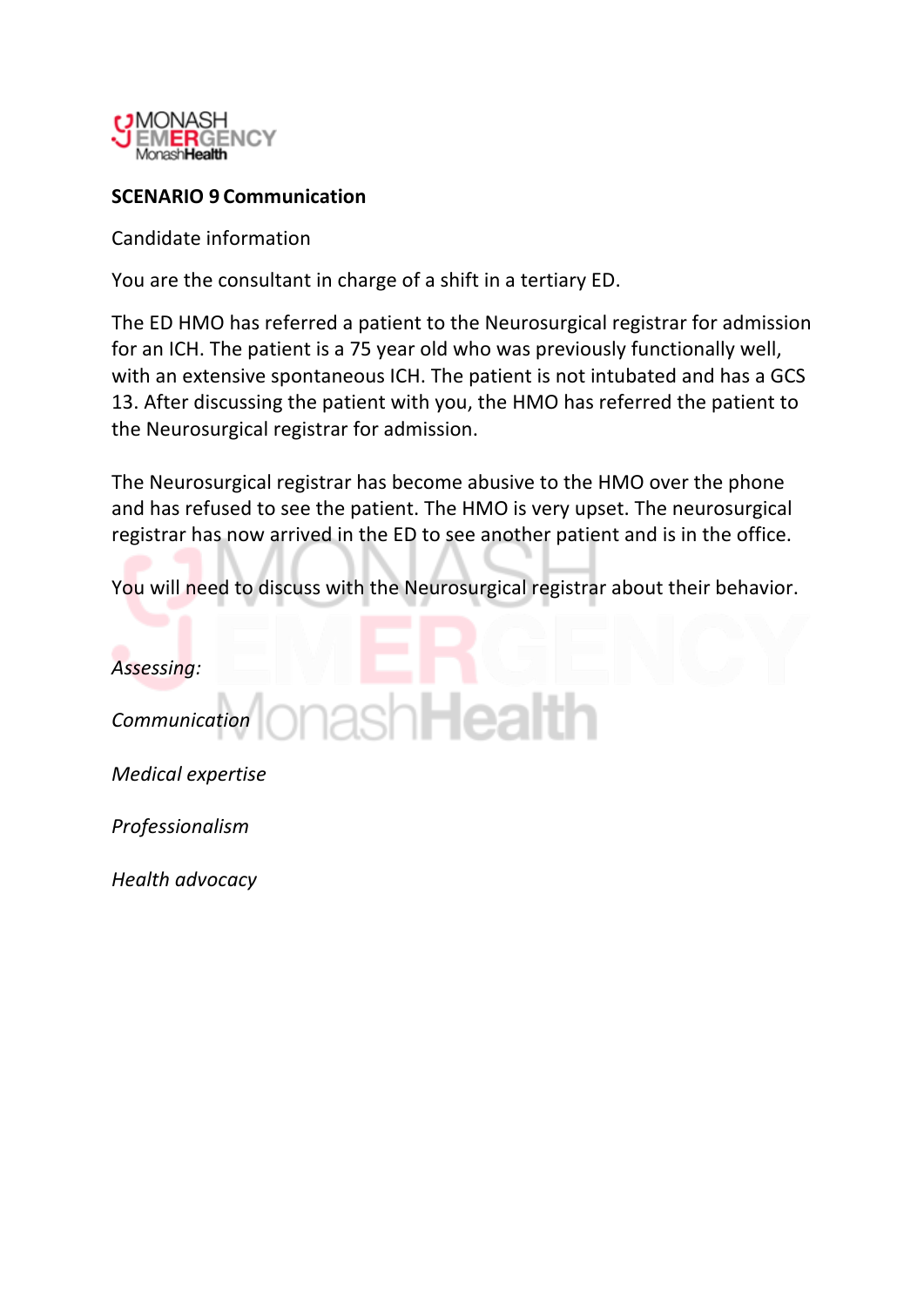

## **SCENARIO!9 Communication**

Actor information

You are a junior neurosurgical registrar attending a patient in the ED. Earlier on the shift a HMO had referred a patient to you. The hand over did not follow the ISBAR format and lacked detail around the patients premorbid function as well as details around the current observations and mental state. You are very busy and became annoyed at the HMO. You had planned to complain to the ED director about the HMO who you felt was obstructive when you asked her questions.

If you are treated well during the consultation you will accept that you behaved badly and apologize. If you feel that the ED doctor is not listening to your point of view then you will become increasingly angry.

MonashHealth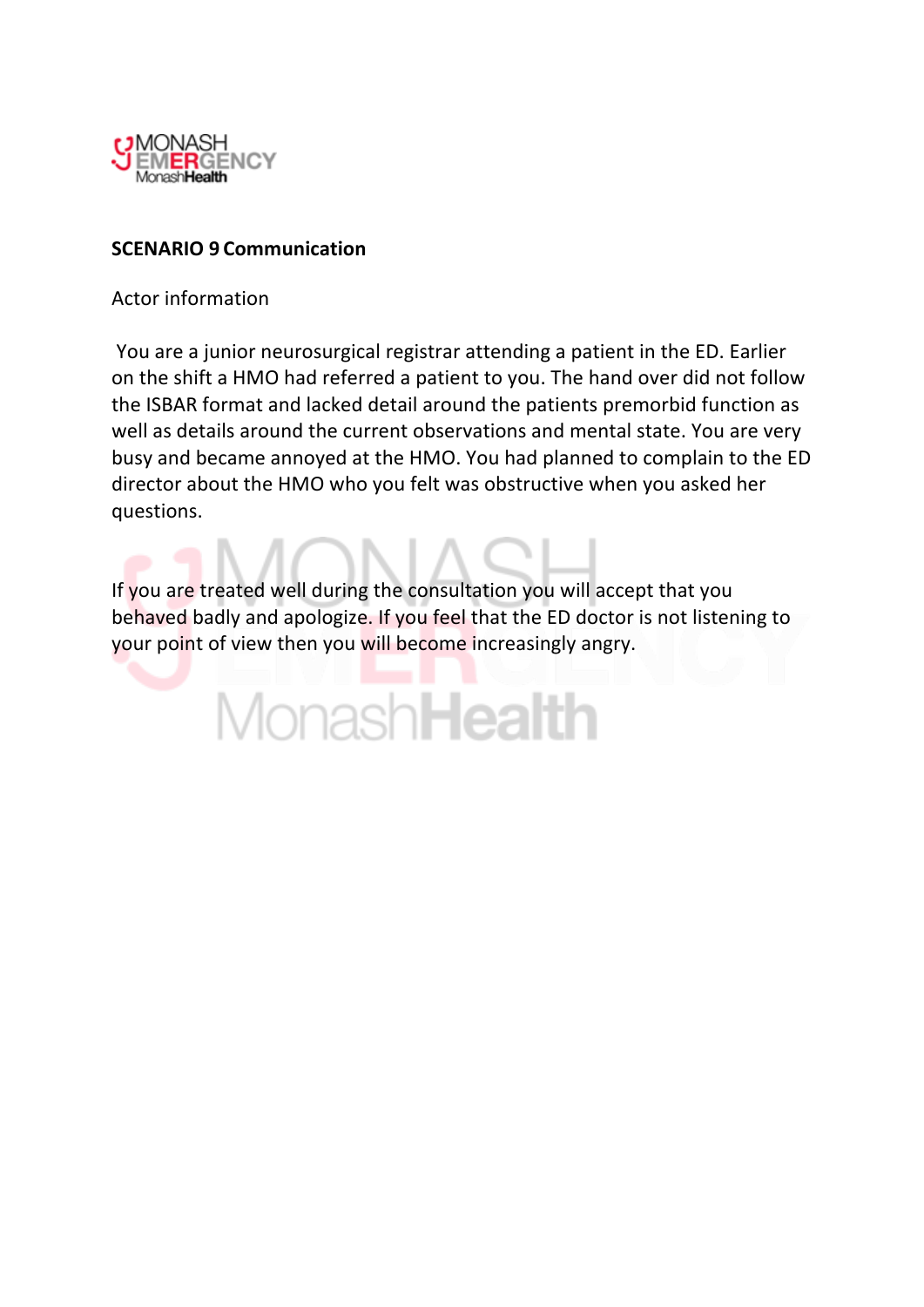

# **SCENARIO 9 Communication Examiner's form**

| <b>Domain</b>        | <b>Criteria for High Rating</b>                                                                      |  |  |  |  |  |  |
|----------------------|------------------------------------------------------------------------------------------------------|--|--|--|--|--|--|
| <b>Medical</b>       | Clearly communicate expected behavior (of both ED and Neurosurgical                                  |  |  |  |  |  |  |
| <b>Expertise</b>     | registrar)                                                                                           |  |  |  |  |  |  |
|                      | Displays understanding of the need for neurosurgical input in patient                                |  |  |  |  |  |  |
|                      | management                                                                                           |  |  |  |  |  |  |
| <b>Communication</b> | Clear, concise, jargon free language                                                                 |  |  |  |  |  |  |
|                      | Use of open ended questions                                                                          |  |  |  |  |  |  |
|                      | <b>Active listening</b>                                                                              |  |  |  |  |  |  |
|                      | Allows Registrar the opportunity to ask questions and express their                                  |  |  |  |  |  |  |
|                      | opinion                                                                                              |  |  |  |  |  |  |
|                      | sh <b>Healt</b> l<br>Use of ISBAR format                                                             |  |  |  |  |  |  |
| <b>Health</b>        | Ensures that the patient receives appropriate care                                                   |  |  |  |  |  |  |
| <b>Advocacy</b>      |                                                                                                      |  |  |  |  |  |  |
| Professionalism      | Shows respect                                                                                        |  |  |  |  |  |  |
|                      | Professional appearance and conduct                                                                  |  |  |  |  |  |  |
|                      | Ensures follow up of HMO (both for counseling but also for appropriate<br>form of handover/referral) |  |  |  |  |  |  |